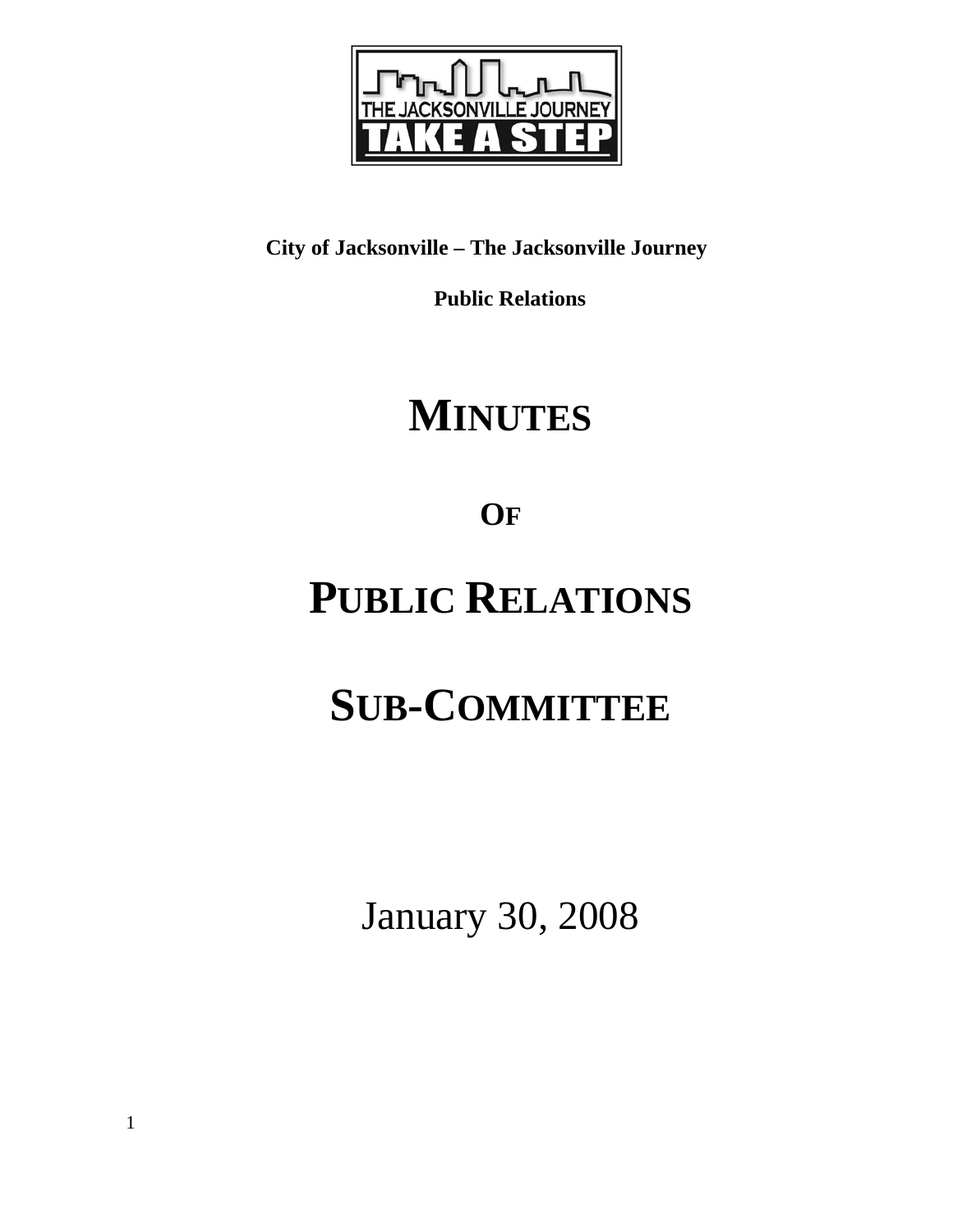## **The Jacksonville Journey – Public Relations**

### **Sub-Committee**

#### **January 30, 2008**

#### **8:30 a.m.**

**PROCEEDINGS before the Jacksonville Journey – Public Relations Sub-Committee taken on Wednesday, January 30, 2008, Edward Ball Building, 8th Floor – 214 N. Hogan Street, Jacksonville, Duval County, Florida commencing at approximately 8:45 a.m.** 

**Public Relations Sub-Committee** 

**Will Ketchum, Chair Diane Brunet, Member Hazel Campbell, Member Maria Coppola, Member Hester Clark, Member Ben Frazier, Member Reggie Fullwood, Member Clara McLaughlin, Member Paul McCormick, Member Bryant Rollins, Member Melissa Ross, Member Neill Vining, Member**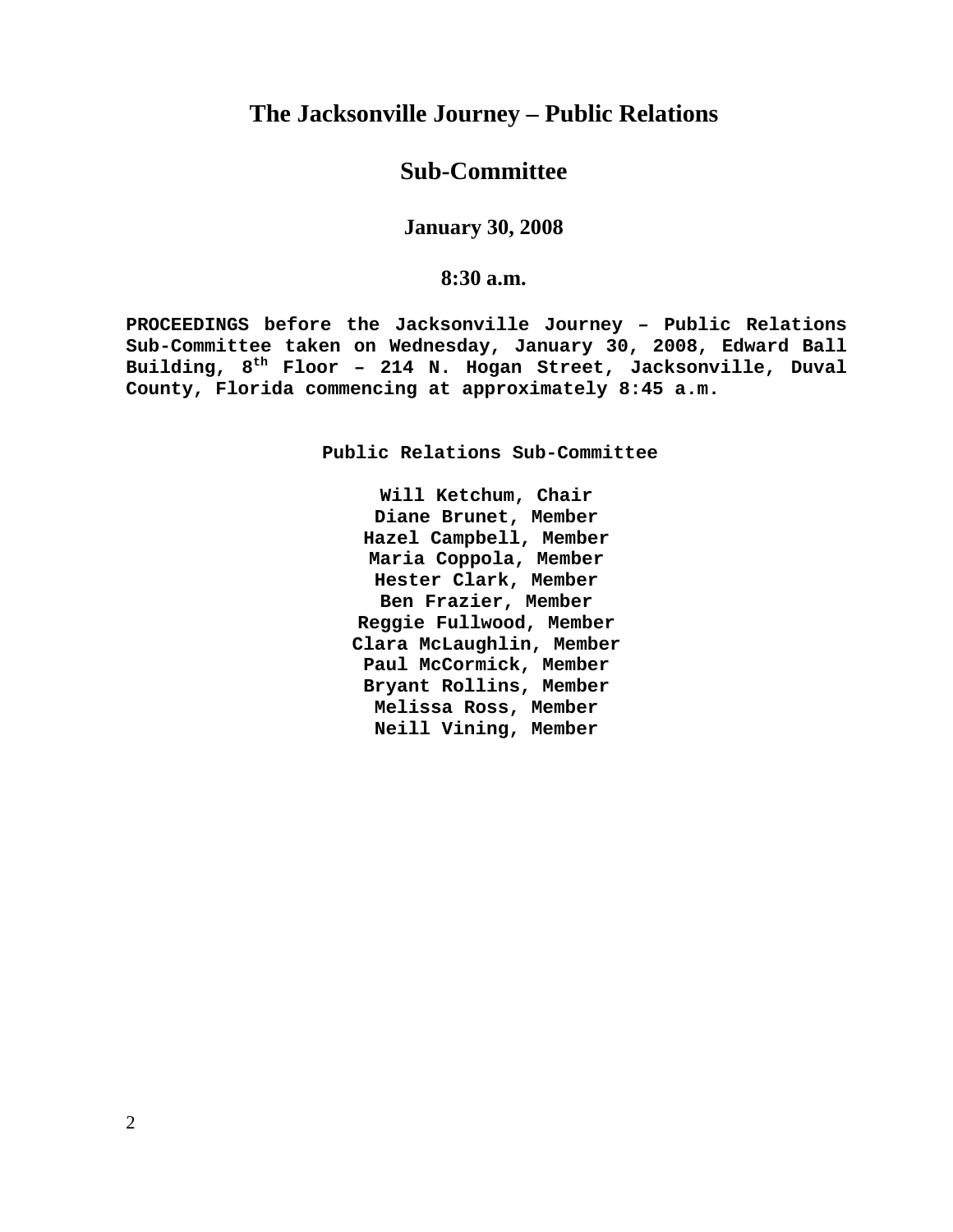### **APPEARANCES**

#### **COMMITTEE CHAIRS & MEMBERS:**

WILL KETCHUM, Chair DIANE BRUNET, Member HAZEL CAMPBELL, Member MARIA COPPOLA, Member HESTER CLARK, Member BEN FRAZIER, Member CLARA MCLAUGHLIN, Member NEILL VINING, Member

#### **ABSENTEE MEMBERS:**

REGGIE FULLWOOD, Member PAUL MCCORMICK, Member (out of town) BRYANT ROLLINS, Member MELISSA ROSS, Member (out of town)

#### **PROFESSIONAL STAFF:**

Steve Rohan, Office of General Counsel

#### **STAFF:**

STEPHANIE BARNETT KANDI BEGUE RACHEL DAVIS SUSAN PELTER LYNN RIX RACHELLE M. SUNDY GINNY WALTHOUR

#### **OTHERS PRESENT:**

None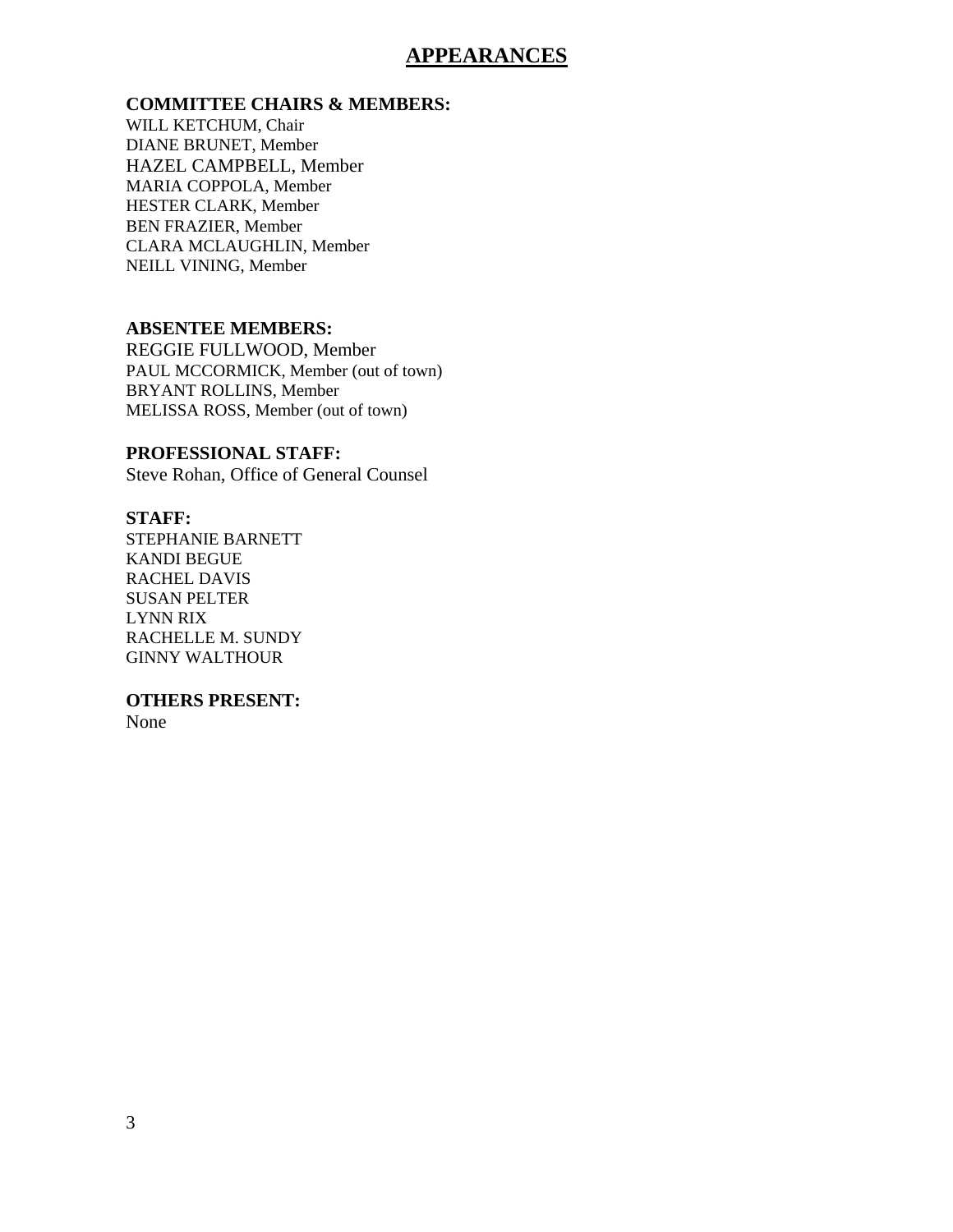#### **PROCEEDINGS**

January 30, 2008

Public Relations Sub-Committee  $8:30$  a.m.

**Call to Order and Comments.** Chairman Ketchum called the meeting to order at approximately 8:45 a.m.

**Purpose of Meeting.** Discuss the Mayor's crime initiative – The Jacksonville Journey – Take a Step – Public Relations Sub-Committee.

Chairman Ketchum welcomed the group and thanked them for their willingness to be in attendance; First meeting addressed inclusiveness of the committee. The sub-committee members will be receiving correspondence from Chairman Ketchum regarding this. There will be no time for off-compass remarks. The meeting was then turned over to the Office of the General Counsel's Steve Rohan for the Robert's Rules of Order Presentation.

Next, Mayoral Staff, Susan Pelter, spoke to the committee about some housekeeping items, such as stating your name prior to speaking; parking and validation; and the upcoming events with Reverend Eugene Rivers, III. Sub-committee members asked and were advised that live streaming of the meeting begins approximately 5 minutes prior to the scheduled start time of the meeting. Chairman Ketchum thanked Ms. Pelter. There was a brief discussion regarding a memo Chairman Ketchum had sent to the sub-committee members. Then Chairman Ketchum made a power point presentation "Public Relations Committee Working Model". There was a

4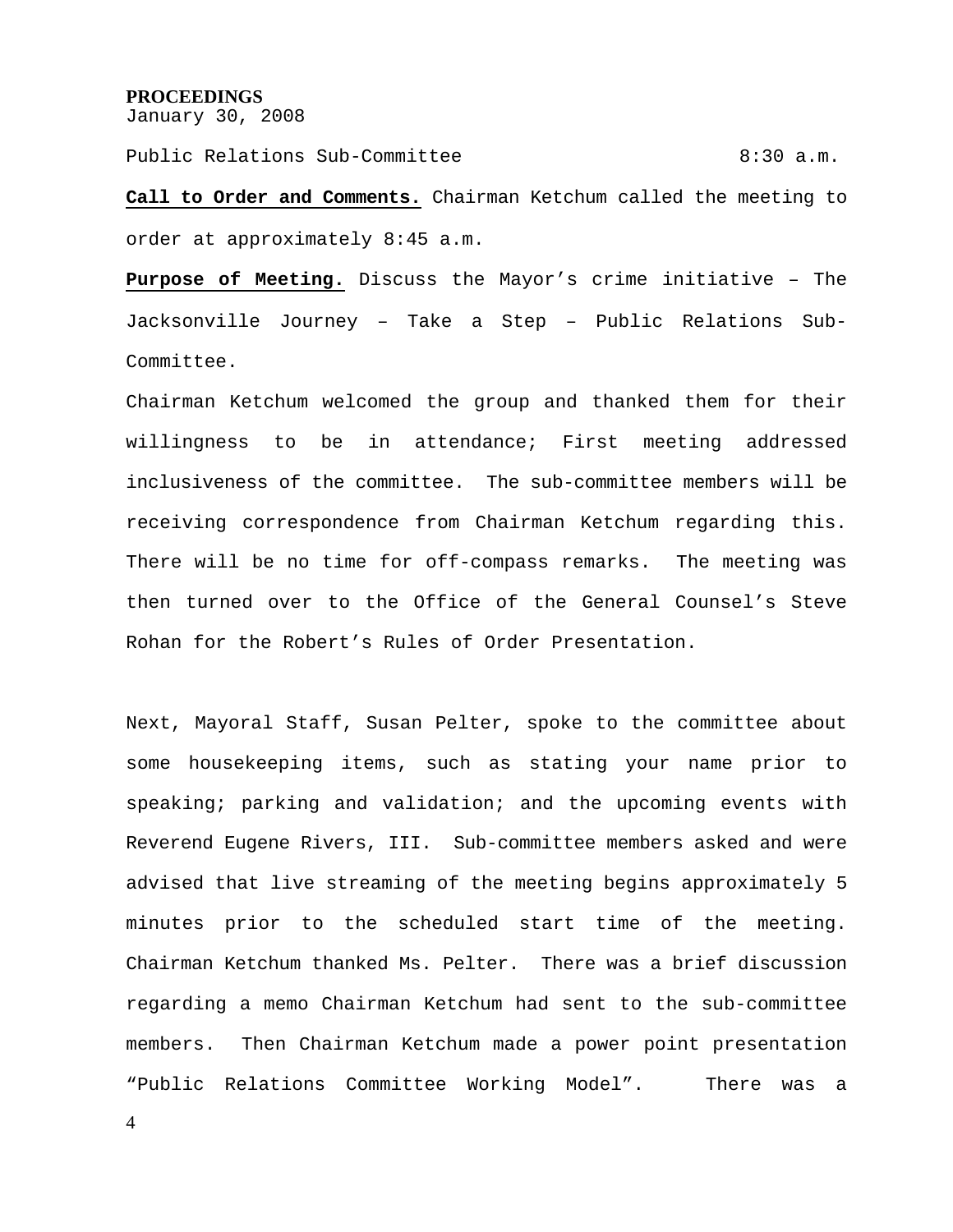discussion as to whether the sub-committee's charge was to wait for other sub-committees to give direction or to proactive develop ideas and campaigns. Chairman Ketchum advised that it is both. We are to assist other sub-committees, but we can certainly be proactive in developing ideas as we see a need or a direction that the other sub-committees are taking. There was a brief discussion on the nature of the various sub-committees, particularly the verbiage used to describe the Public Relations sub-committee as supportive while other sub-committees are referred to as "substantive" or "core". It was agreed that all of the subcommittees are substantive. Other sub-committees will hereafter be referred to as "subject matter" sub-committees in this subcommittee's discussions. The sub-committee members requested and were given an overview of how the sub-committees are interacting with the steering committee. This was followed by a discussion amongst the members of how this sub-committee should proceed with developing ideas and making recommendations either to one of the subject matter sub-committees or directly to the steering committee.

In the previous meeting sub-committee member was assigned to monitor the activities of one of the subject matter subcommittees. The next portion of the meeting consisted of the members giving reports on what the subject matter sub-committees were working on and how this sub-committee might assist them in getting out their message.

5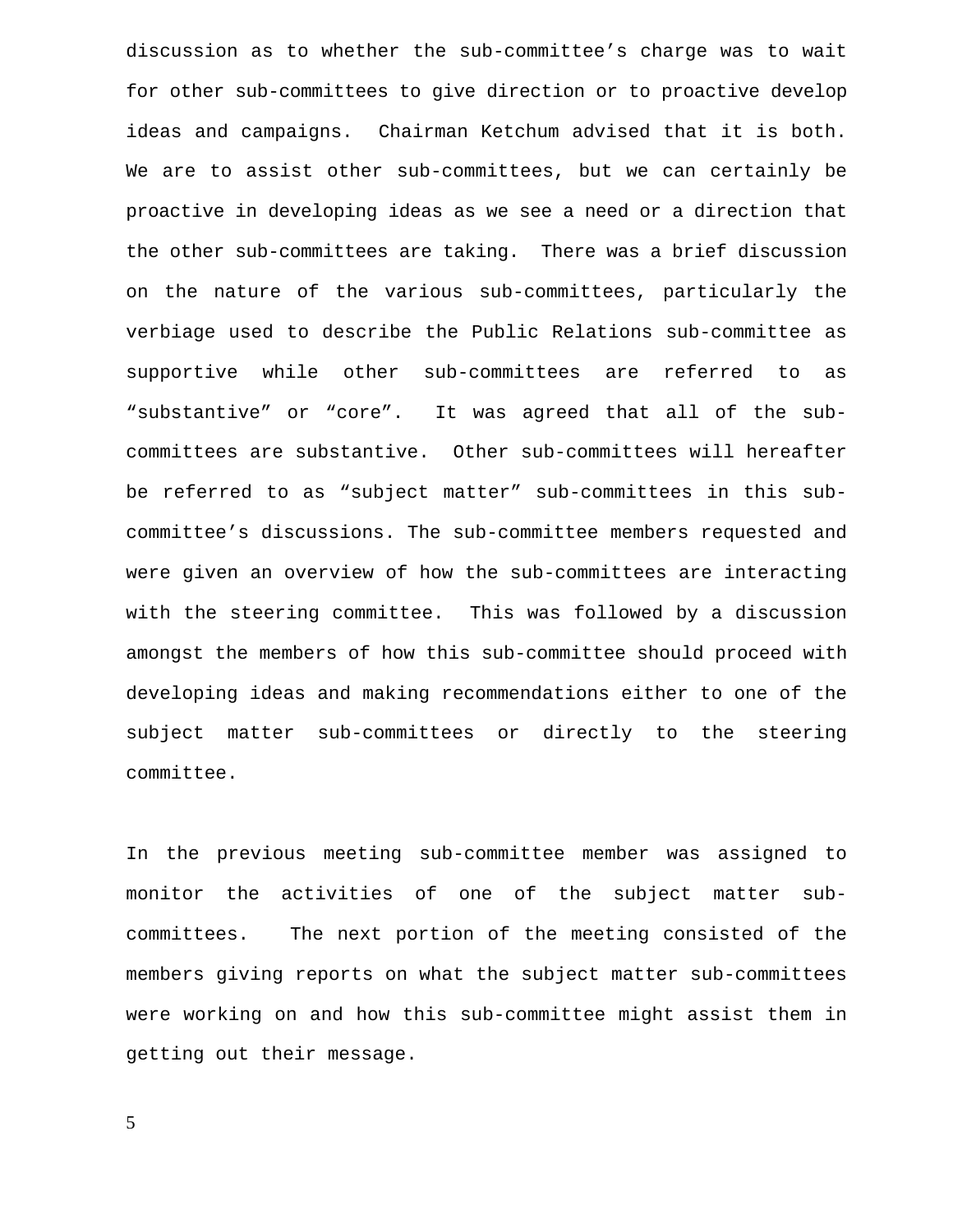Chairman Ketchum reported on Law Enforcement/Deterrence – focusing on funding and volunteers.

Clara McLaughlin reported on Positive Youth Development – focusing on mentors and parenting programs.

Ben Frazier and Neill Vining reported on Intervention/Rehab – focusing on lobbying the private sector to provide jobs to exoffenders. It was decided that they should meet with the chairman of that committee to offer some assistance. This will be a public noticed meeting.

Diane Brunet-Garcia reported on Education, Truancy, Dropout and Literacy. They have already requested a campaign to promote career academies.

Hazel Campbell reported on Neighborhood Safety and Stability. They have 2 immediate action items to be communicated to the public. First, lighting of the neighborhoods and second, plans to closed community centers, 10 by the city and others by community groups. This will require immediate buy-in from the community.

#### **2. Action Items**

1. Set up a public noticed meeting with Ben Frazier, Neill Vining and John Coxwell, chairman of Intervention/Rehab to determine means for getting out their message.

6 2. Communicate to the public that meetings are available on line